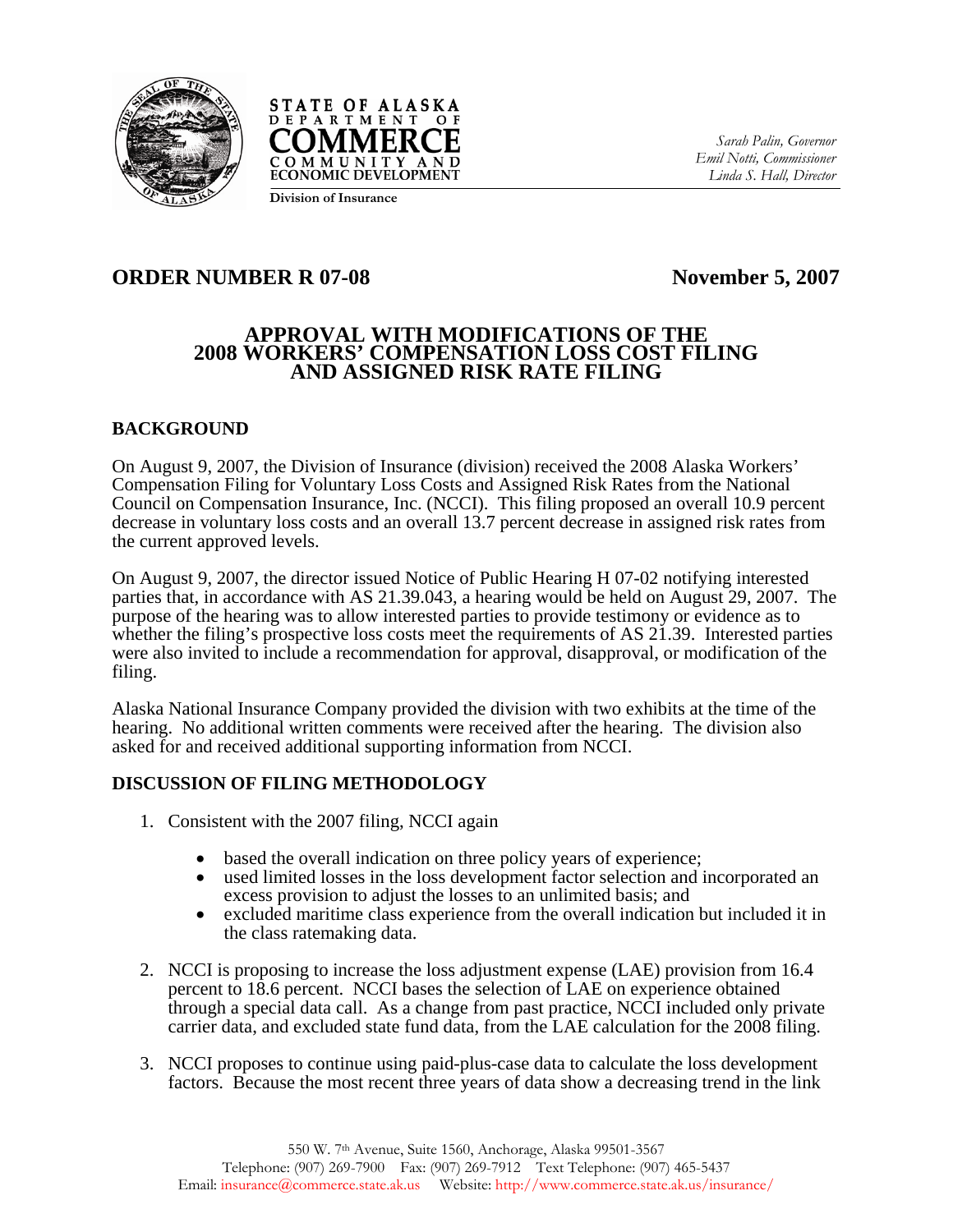ratios, NCCI selected the three-year average loss development factors for the first three ratios and continues to use the five-year average, as in the 2007 filing, for the remainder of the link ratios.

- 4. In this filing, NCCI continued to select a zero percent assigned risk market share consistent with the 2007 filing rather than the five percent market share the director asked NCCI to use in the 2006 filing as a transition value. NCCI's rationale for reverting to the zero percent assumption is that assuming an assigned risk market share other than zero percent artificially suppresses the voluntary loss costs and does not reflect the fluid nature of the assigned risk pool.
- 5. For the assigned risk portion of the filing, NCCI proposes to increase the maximum minimum premium from \$750 to \$800. No other changes to the minimum premium calculation are proposed.
- 6. Other items in the assigned risk portion of the filing that are consistent with the 2007 filing include
	-
	- no change to the servicing carrier allowance;<br>• inclusion of an excess of loss reinsurance expense; and<br>• an uncollectible premium provision.
	-
- 7. The major contributors to the overall indicated loss cost level decrease are a continuing decline in frequency of accidents and continuing improvement in experience seen in policy year 2005. In addition, while medical costs continue to increase, the rate of increase has slowed, which NCCI has recognized by selecting a two percent medical loss ratio trend compared to the three percent medical loss ratio trend in the 2007 filing.
- 8. NCCI included a provision for the change in medical fee schedule based on the U.S. Consumer Price Index to recognize the benefit changes in CSHB 228, effective August 1, 2007 through March 31, 2009.

### **INTERESTED PARTY'S REQUESTED MODIFICATIONS**

There were no requests for modifications to the filing. However, some of the comments made at the hearing expressed concern over the selected loss development factors and trend. With two years of decreases greater than 10 percent (if the proposed 2008 filing is approved), preceded by several years of large increases, the market has been somewhat volatile. The accident year data, while admittedly immature, suggested that the decrease in loss ratios of the past several years may be turning around.

### **NCCI REBUTTAL**

After a four-year period of relatively stable medical loss ratios, the medical loss ratios for policy years 2004 and 2005 improved significantly. In the 2008 filing, the exponential medical loss ratio trend indications were negative, ranging from minus 4.8 percent to minus 0.7 percent, while in the 2007 filing the trend indications were generally positive, ranging from minus 0.3 percent to plus 3.7 percent. Even when the 2005 accident year medical loss ratio is included, the fivepoint exponential accident year trend is negative, minus 0.9 percent, which is less than the selected trend. The selected medical trend factor still represents an expected increase in medical costs although the selection reflects a lower annual expected increase than in the 2007 filing.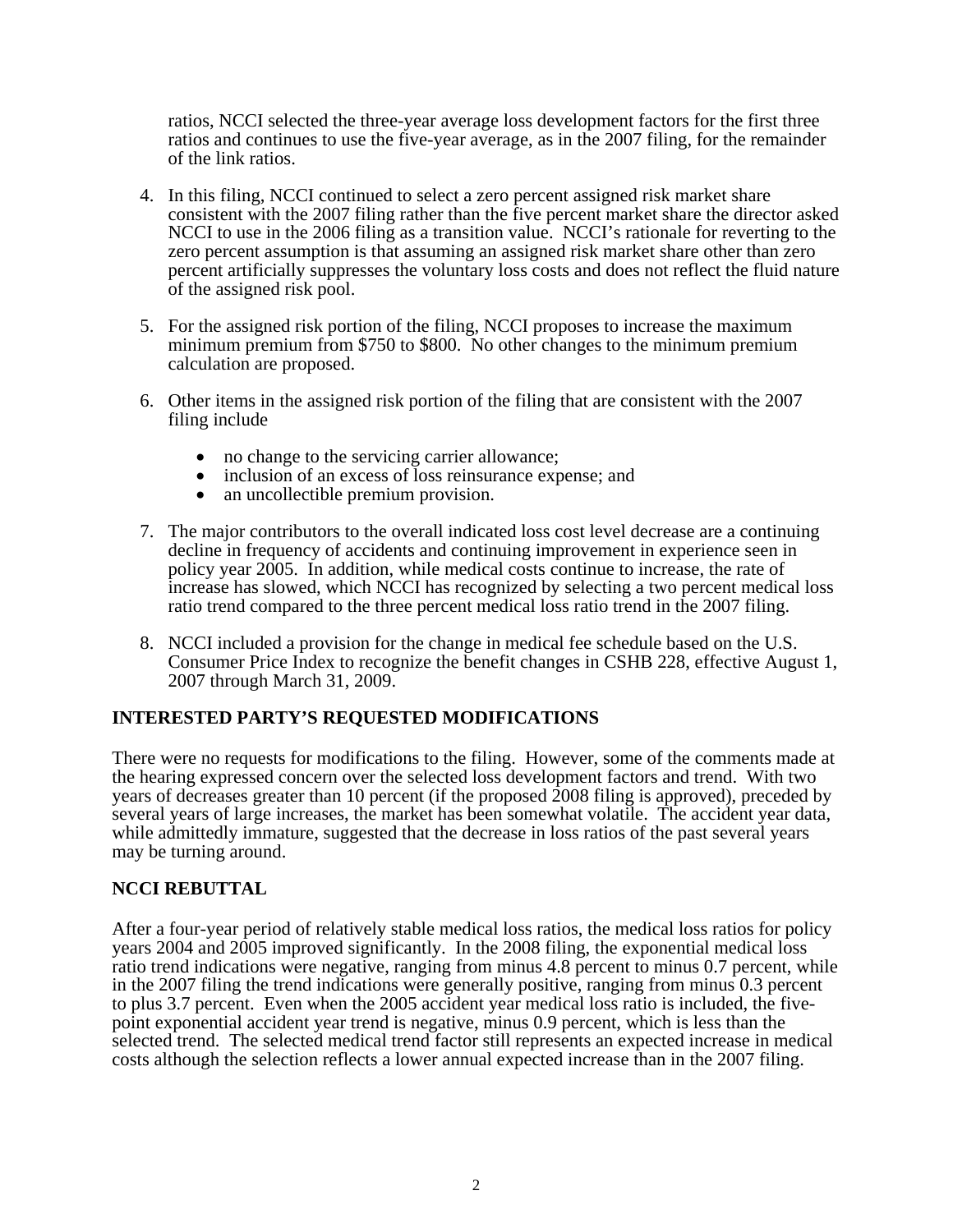For the indemnity trend, the policy year loss ratios have been declining for the last five years. The exponential indemnity loss ratio trend indications were negative, ranging from minus 13.8 percent to minus 8.9 percent, while in the 2007 filing the trend indications were slightly higher, ranging from minus 10.4 percent to minus 4.1 percent. Due to the improvement in loss ratio trends, the annual indemnity loss ratio trend was decreased from minus one percent in the 2007 filing to minus three percent in the 2008 filing.

For the loss development link ratio selection, the two oldest years are significantly different from the link ratios in the more recent three years. To recognize the decreasing trend in both medical and indemnity loss ratios, a three-year average was selected for the first three link ratios and a five-year average continued to be used for the remaining link ratios to balance stability and responsiveness to smooth the effect of reserve fluctuations. This same pattern, smaller link ratios for the more recent years, was also seen in the paid data.

### **FINDINGS**

After fully reviewing and considering the supporting documentation and testimony, both written and oral, the director finds:

- 1. The exclusion of state fund data in the calculation of the loss adjustment expense provision is reasonable as Alaska does not have a state fund and the expense experience of the state funds may differ from that of private insurers. The proposed LAE amount of 18.6 percent has been adequately justified.
- 2. The use of three-year paid-plus-case averages for the first three link ratios has been justified. Both the indemnity and medical paid-plus-case link ratios have decreased fairly consistently over the last three years with the medical link ratios more volatile than the indemnity link ratios. Testimony at the hearing suggested that this decreasing trend in the medical link ratios may be due to adjusters adapting to the medical fee schedule freeze as they set reserves. The use of paid-plus-case data can be more volatile due to changes in reserves; however, the paid data also exhibits the same downward trends in link ratios for both the indemnity and medical data. The indemnity reserving would not be impacted by changes in the medical fee schedule and the paid data would not be impacted by reserve changes. NCCI has adequately supported its selection of loss development factors.
- 3. The NCCI selected indemnity trend factor of minus three percent and the selected medical trend factor of plus two percent have been justified. While the medical trend selection has continued to decrease from a high of plus 4.7 percent in the 2005 filing, the policy year medical loss ratios for 2000 through 2003 were fairly stable and the 2004, 2005 loss ratios began a decreasing trend. Medical loss ratios are continuing to grow, but the data indicates that the significant growth in medical loss ratios over the last 13 policyyears is moderating. When considering the loss ratio trends on an accident-year basis, which includes accident-year 2006 with a loss ratio more in line with the loss ratios of 2000 through 2003 than those of 2004 and 2005, the five-point exponential accident-year trend is slightly negative at minus 0.9 percent.
- 4. The premium on-level methodology includes a projected assigned risk market share percentage. NCCI has used statewide data in the Alaska loss cost filings for many years. Only in the last couple of years has the assigned risk market share assumption been zero percent. The division is accepting the zero percent assumption for this filing; however, we will continue to monitor this assumption in future filings.